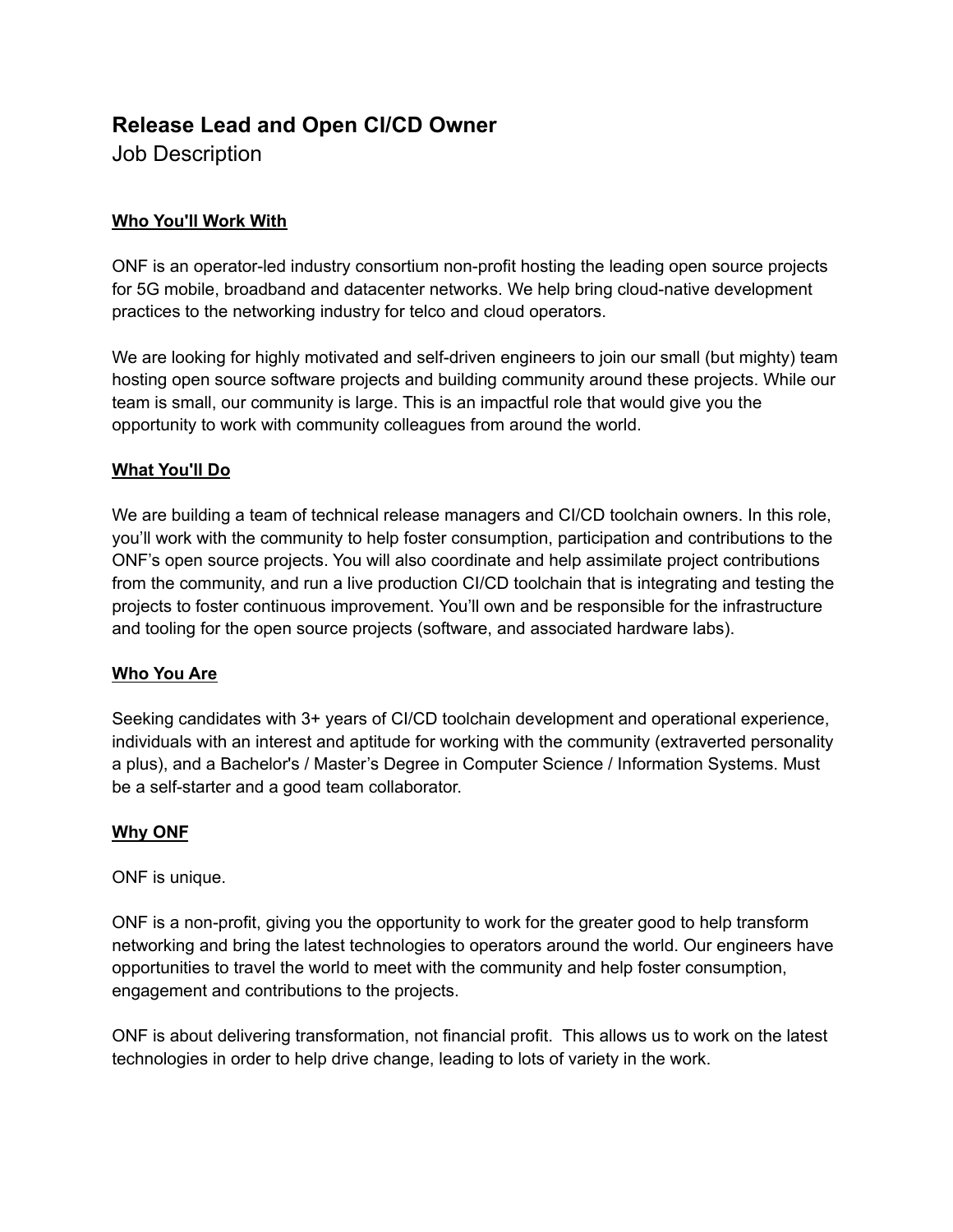ONF is broad. With over 100 member organizations and with developer contributions coming from around the world, you'll have the opportunity to work with lots of people from different backgrounds, companies and cultures.

ONF is operator-led (backed by Google, Microsoft, AT&T, China Unicom, Deutsche Telekom, NTT and Turk Telekom). You'll get to work with the most advanced companies, building a set of skills and relationships that can't be matched elsewhere.

ONF offers a collaborative and rewarding 100% remote work environment, great benefits and opportunities for personal and professional growth.

As a non-profit, ONF has the unique ability to sponsor H1B visas without a quota limit or auction.

### **Responsibilities**

### **Inbound Release Management**:

- Coordinate and help assimilate project contributions from the community
- Work with project TSTs (community leadership teams) on release planning
	- Organize and attend TST calls, understand TST goals for upcoming releases
- Coordinate regularly cadence of TST meetings, documenting and publishing outcomes
- Coordinate integration of contributions into CI/CD pipeline and into releases
- Work with community to ensure unit test coverage is provided with new contributions, and integrate these tests into the CI pipeline
- Help with code reviews for incoming contributions (coordinating with the community to ensure reviewers approve code contributions), forwarding and tracking review requests in the appropriate channels or individuals as appropriate
- Coordinate with community when tests start to fail and bug fixes are needed, soliciting timely fixes from code owners
- Coordinate with community labs (where hardware for CI/CD is installed) as updates or manual intervention is required
- Help document releases, ensuring releases are easy to consume

**Outbound**, helping to foster consumption, participation and contributions to projects

- Assist new community members wanting to experiment with the project, either in a test environment or ultimately in a production environment
- Help connect community members to resources to they can help themselves when deploying or when trying to address issues
- Communicate updates to the community
- Help create and promote a welcoming, collaborative, passionate environment

# **DevOps Engineering**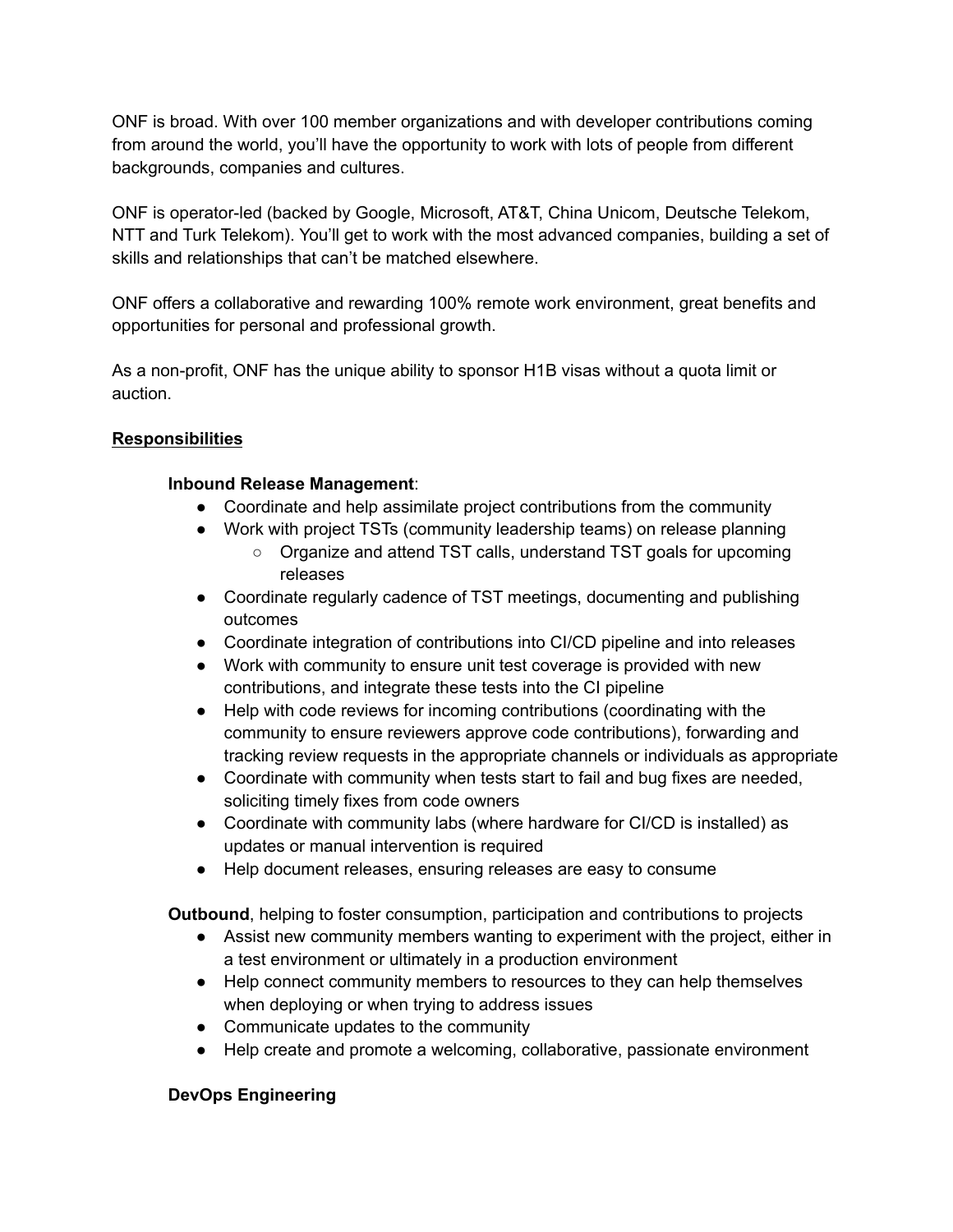• Share responsibility for ONF's operational infrastructure, cloud systems, and on-prem equipment in community labs.

### **Minimum Qualifications**

This is a blended role, mixing community building with technical skills and Continuous Integration (CI) expertise. An extroverted personality would be helpful in this role.

Tools/Technologies: Linux, Jira, Atlassian, Jenkins, Kubernetes, Rancher, Github … Languages: Go, Python, C, Java, scripting, …

### **Desired Skills**

- Interest in driving open-source software and SDN based network transformation
- Skilled and enthusiastic about working with community and relationship building
- Experience participating in open-source software projects
- Experience with mobile, cloud or datacenter networking

### **Desired Area Domain Expertise**

ONF will be hiring 4 individuals in this role, each to have primary responsibility for release management and CI/CD for one of the 4 ONF project Areas, including:

- Broadband (VOLTHA, PON, FTTx)
- Open RAN (SD-RAN, vRAN, Cloud RAN, eNodeB, qNodeB, 5G)
- Private 5G (Aether, SD-Core, Mobile Core, EPC, 5G)
- Programmable Networks (SD-Fabric, PINS, ONOS, P4, SDN, SONiC)

Individuals with domain expertise in one of these four areas are preferred, but training on an Area domain is possible for individuals that have the other general skills and background.

### **DevOps Engineering Technical Skills**

The role will share responsibility for ONF's operational infrastructure, cloud systems, and on-prem equipment. This role will provide a number of different opportunities for the candidate to grow in areas of infrastructure deployment, Cloud and on-prem environments (bare metal, Google, Azure, Amazon), DevOps tools, and software development.

The ideal person has many of the following characteristics:

- Good written communication skills, with the ability and inclination to both create and follow detailed technical instructions.
	- Management of system lifecycles, upgrades and long-term planning.
- Takes a whole-system approach to problem solving and planning. Can Understand the technical facets of a task or program and why the design works the way it does, what dependencies it has, and can envision scenarios about how